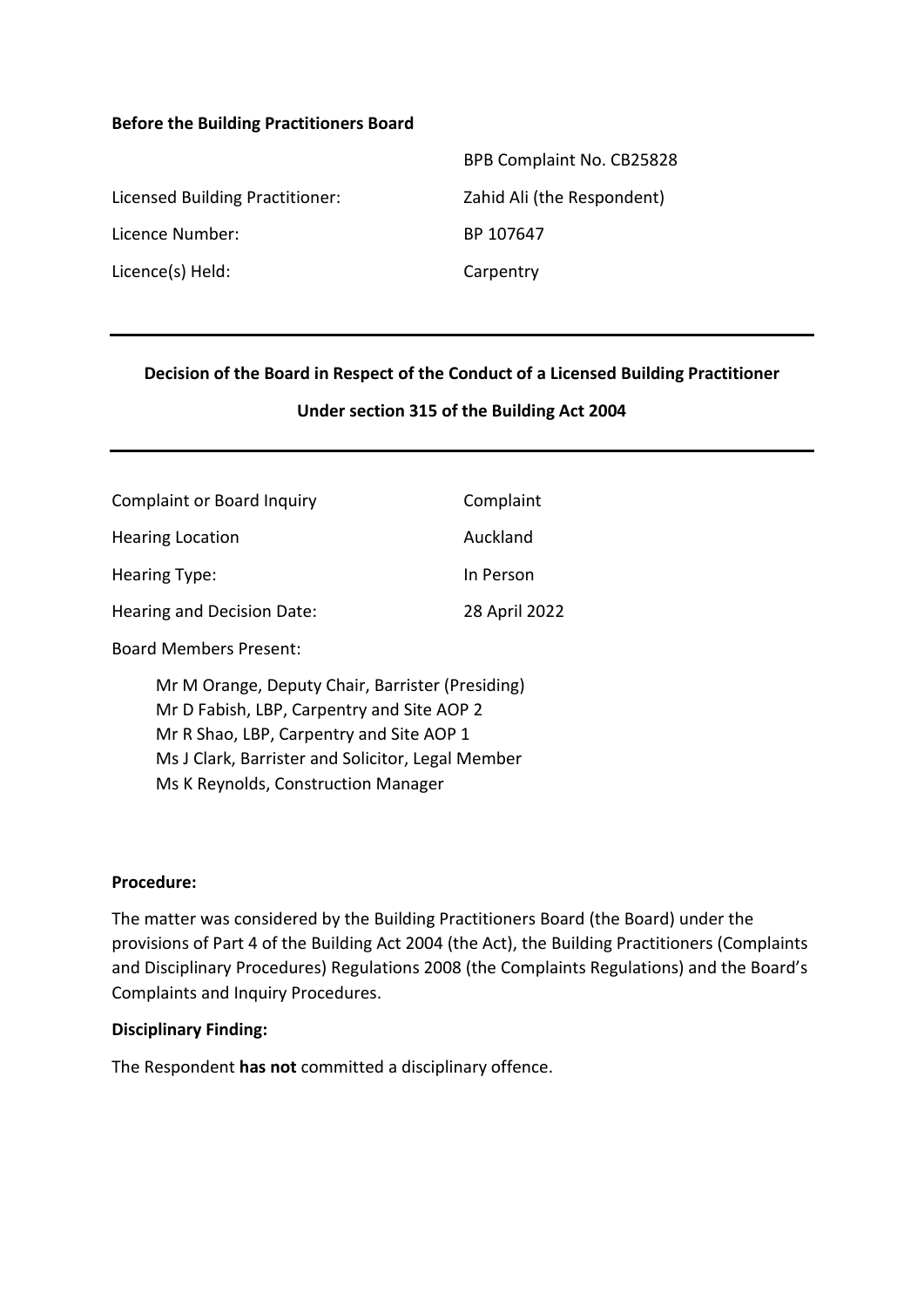## **Contents**

## <span id="page-1-0"></span>**Summary of the Board's Decision**

[1] The Respondent has not committed a disciplinary offence. The matters complained about were either not the Respondent's work or, with respect to the building work he did carry out or supervise, were not serious enough to warrant a disciplinary outcome. The Respondent was cautioned as regards his record of work practices.

## <span id="page-1-1"></span>**The Charges**

- [2] The hearing resulted from a complaint about the conduct of the Respondent and a Board resolution under regulation 10 of the Complaints Regulations<sup>1</sup> to hold a hearing in relation to building work at [OMITTED]. The alleged disciplinary offences the Board resolved to investigate were that the Respondent:
	- (a) carried out or supervised building work or building inspection work in a negligent or incompetent manner contrary to section 317(1)(b) of the Act;
	- (b) carried out or supervised building work or building inspection work that does not comply with a building consent contrary to section 317(1)(d) of the Act; and
	- (c) failed, without good reason, in respect of a building consent that relates to restricted building work, that he or she is to carry out (other than as an ownerbuilder) or supervise, or has carried out (other than as an owner-builder) or supervised, (as the case may be), to provide the persons specified in section 88(2) with a record of work, on completion of the restricted building work, in accordance with section 88(1) of the Act contrary to section 317(1)(da)(ii) of the Act.

 $1$  The resolution was made following the Board's consideration of a report prepared by the Registrar in accordance with the Complaints Regulations.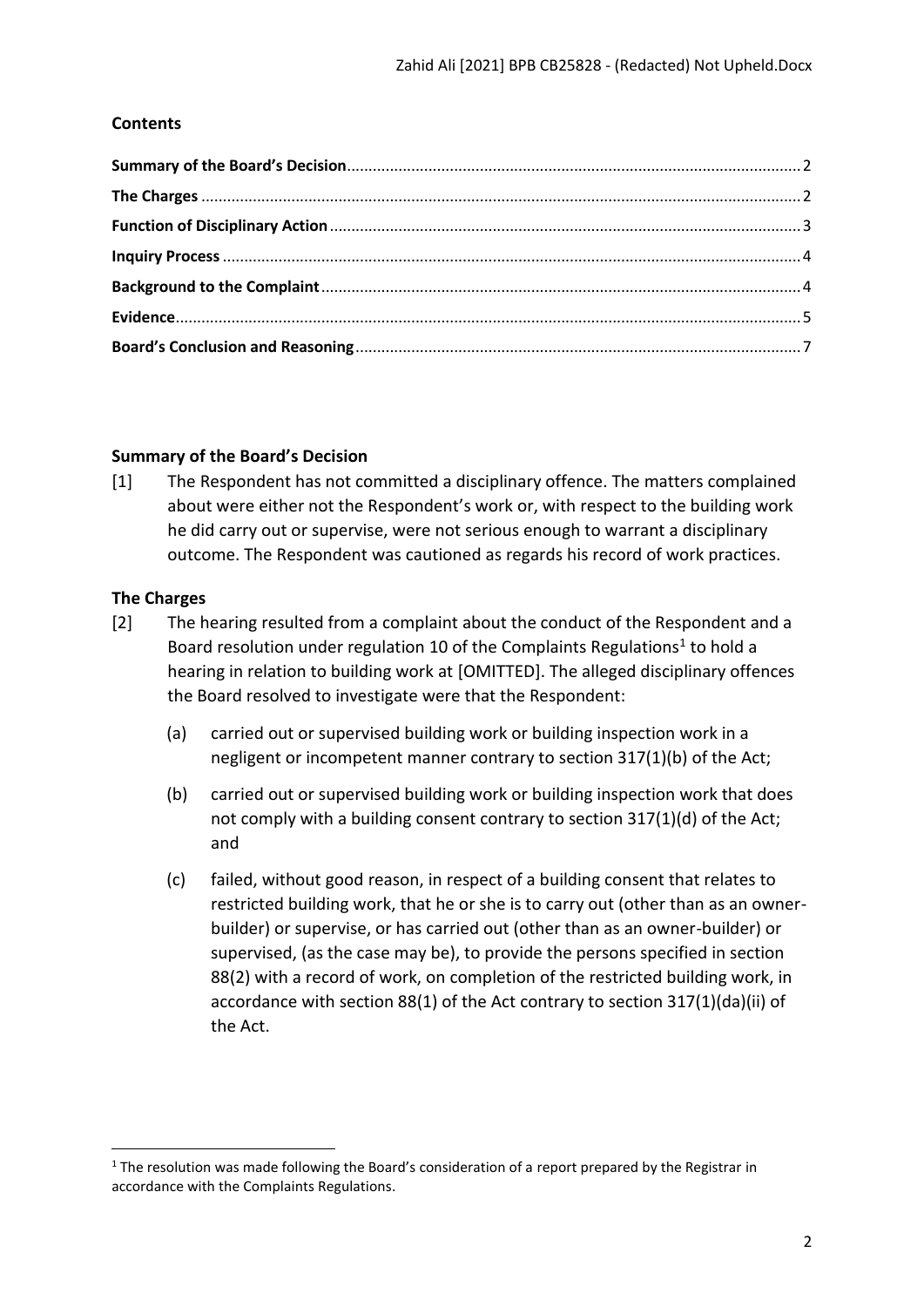[3] In further investigating the Respondent's conduct under sections 317(1)(b) and 317(1)(d) of the Act, the Board gave notice that it would be considering the quality and compliance matters noted in a report prepared by [OMITTED], Registered Building Surveyor and, in particular, the matters noted in section 3.1 of his report on page 58 and 59 of the Board's files (documents 2.1.43 and 2.1.44).

# <span id="page-2-0"></span>**Function of Disciplinary Action**

- [4] The common understanding of the purpose of professional discipline is to uphold the integrity of the profession. The focus is not punishment, but the protection of the public, the maintenance of public confidence and the enforcement of high standards of propriety and professional conduct. Those purposes were recently reiterated by the Supreme Court of the United Kingdom in *R v Institute of Chartered Accountants*  in England and Wales<sup>2</sup> and in New Zealand in Dentice v Valuers Registration Board<sup>3</sup>.
- [5] Disciplinary action under the Act is not designed to redress issues or disputes between a complainant and a respondent. In *McLanahan and Tan v The New Zealand Registered Architects Board, <sup>4</sup>* Collins J. noted that:

*"… the disciplinary process does not exist to appease those who are dissatisfied … . The disciplinary process … exists to ensure professional standards are maintained in order to protect clients, the profession and the broader community."*

[6] In a similar vein, the Board's investigation and hearing process is not designed to address every issue that is raised in a complaint or by a complainant. The disciplinary scheme under the Act and Complaint's Regulations focuses on serious conduct that warrants investigation and, if upheld, disciplinary action. Focusing on serious conduct is consistent with decisions made in the New Zealand courts in relation to the conduct of licensed persons<sup>5</sup>:

> *… the statutory test is not met by mere professional incompetence or by deficiencies in the practice of the profession. Something more is required. It includes a deliberate departure from accepted standards or such serious negligence as, although not deliberate, to portray indifference and an abuse.*

[7] Finally, the Board can only inquire into "the conduct of a licensed building practitioner" with respect to the grounds for discipline set out in section 317 of the Act. Those grounds do not include contractual breaches other than when the conduct reaches the high threshold for consideration under section 317(1)(i) of the Act, which deals with disrepute.

<sup>&</sup>lt;sup>2</sup> R v Institute of Chartered Accountants in England and Wales [2011] UKSC 1, 19 January 2011.

<sup>3</sup> [1992] 1 NZLR 720 at p 724

<sup>4</sup> [2016] HZHC 2276 at para 164

<sup>5</sup> *Pillai v Messiter (No 2)* (1989) 16 NSWLR 197 (A) at 200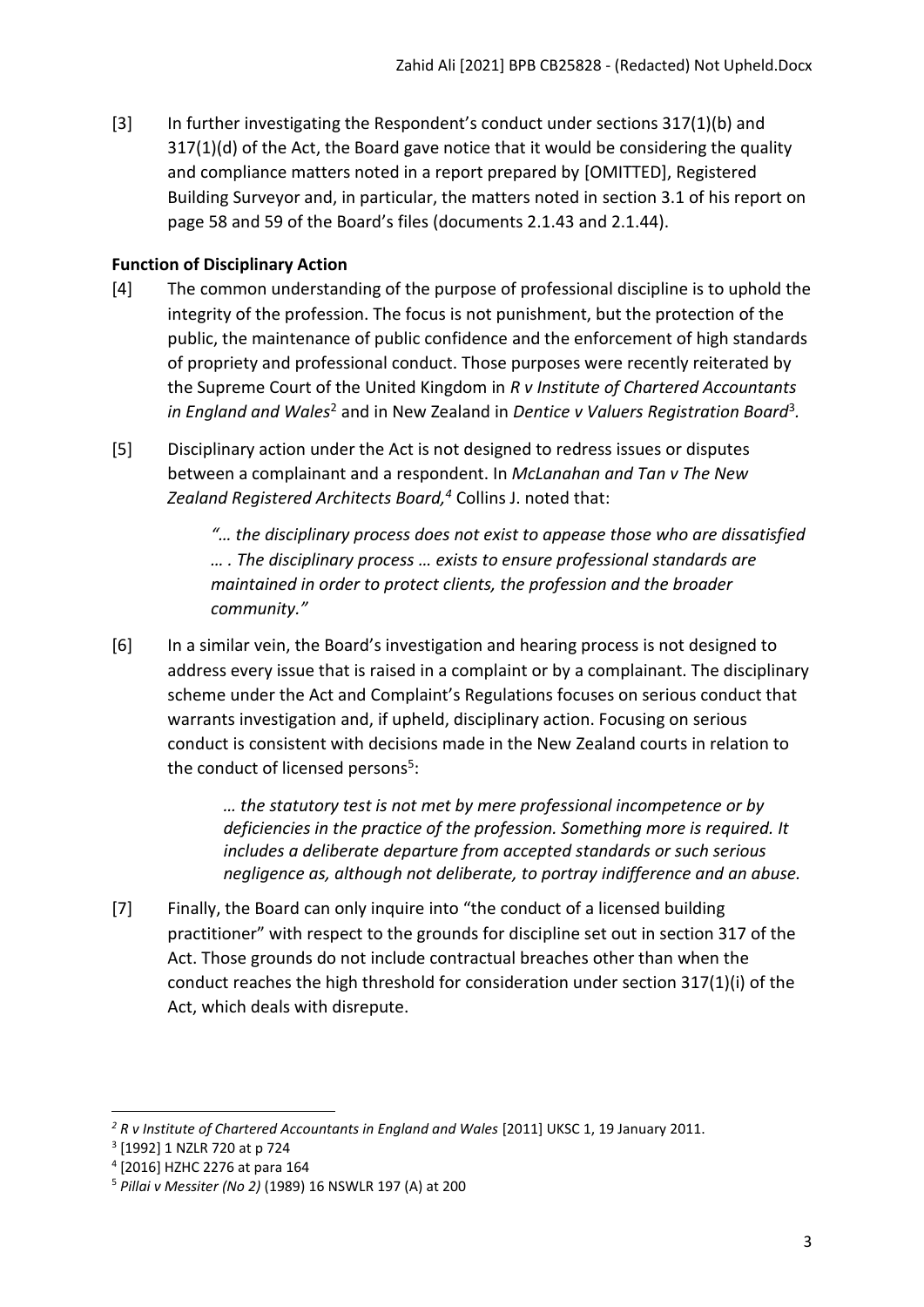[8] The above commentary on the limitations of the disciplinary process is important to note as, on the basis of it, the Board's inquiries, and this decision, focus on and deal with the serious conduct complained about.

## <span id="page-3-0"></span>**Inquiry Process**

- [9] The investigation and hearing procedure under the Act and Complaints Regulations is inquisitorial, not adversarial. There is no requirement for a complainant to prove the allegations. Rather the Board sets the charges, and it decides what evidence is required at a hearing to assist it in its investigations. In this respect, the Board reviews the available evidence when considering the Registrar's Report and determines the witnesses that it believes will assist at a hearing. The hearing itself is not a review of all of the available evidence. Rather it is an opportunity for the Board to seek clarification and explore certain aspects of the charges in greater depth.
- [10] Whilst a complainant may not be required to give evidence at a hearing, they are welcome to attend and, if a complainant does attend, the Board provides them with an opportunity to participate in the proceedings.

## <span id="page-3-1"></span>**Background to the Complaint**

- [11] As part of the investigation process, the Respondent was sent the complaint and asked to provide a response. He indicated that he would respond but did not do so. The matter proceeded to a hearing on the basis that there was evidence that tended to support the complaint and no contradictory evidence before the Board.
- [12] Prior to the hearing, and after the Board had issued its Notice of Proceeding detailing the matters the Board would further investigate at the hearing, the Complainant raised further allegations about the Respondent's building work.
- [13] Section 283(b) of the Act requires the Board to comply with the principles of natural justice. The principles of natural justice require that hearings are conducted in a manner that ensures that the Respondent is given a fair opportunity to be heard and to contradict the evidence and that the decision-making process is conducted fairly, transparently and in good faith.
- [14] In terms of a fair hearing, a party should be given the opportunity to respond to an allegation which, with adequate notice, might be effectively refuted. The key elements are surprise and potential prejudice. If there is no surprise in an allegation, or if there could be no prejudice because further notice would not have assisted the person to answer the allegation, then there is no unfairness in the process.
- [15] Given the late notice of the new allegations and the nature of the allegations raised, they were not investigated at the hearing. However, the Complainant should note that this does not preclude a new complaint being made about them.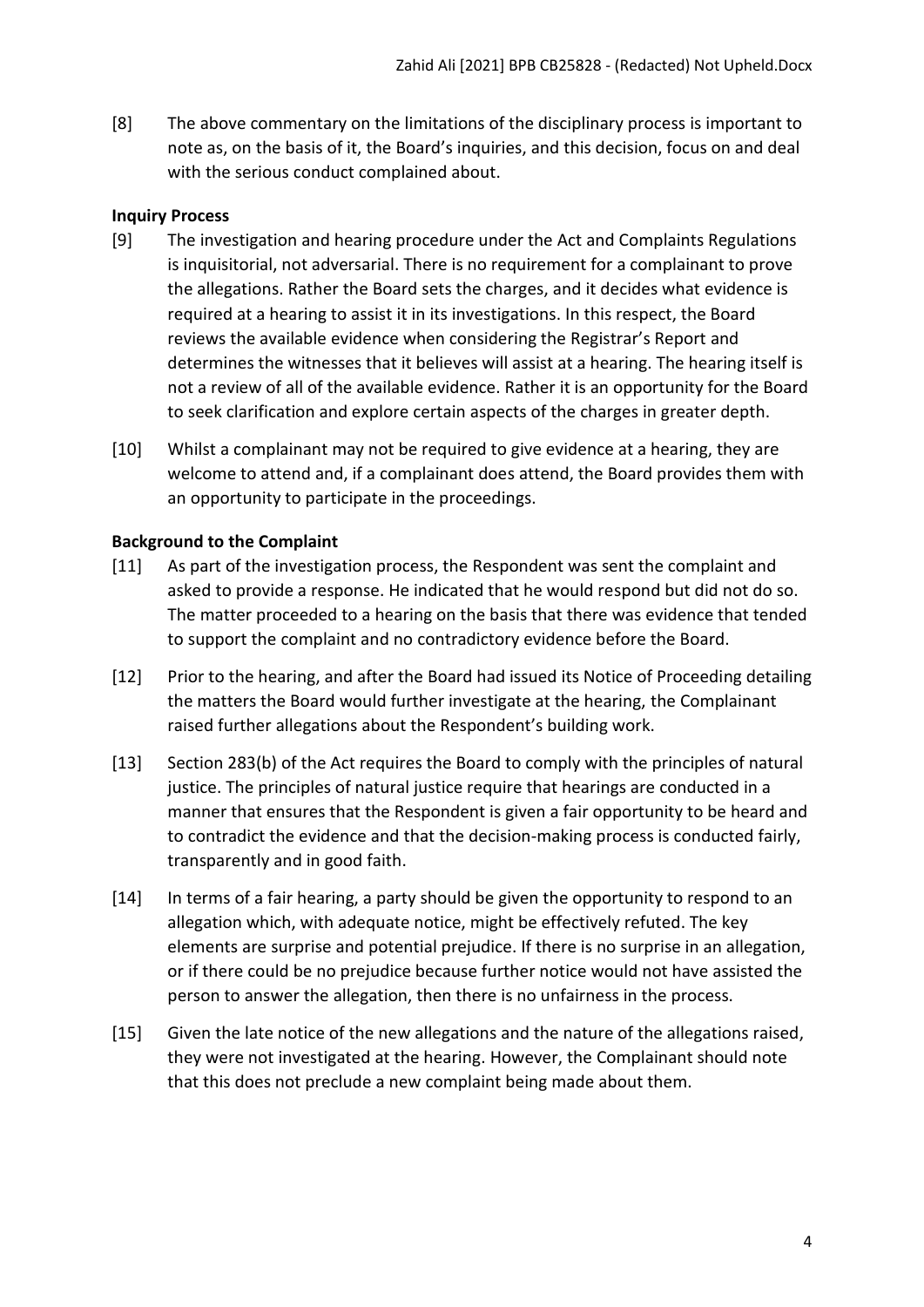# <span id="page-4-0"></span>**Evidence**

- [16] The Board must be satisfied on the balance of probabilities that the disciplinary offences alleged have been committed*<sup>6</sup>* . Under section 322 of the Act, the Board has relaxed rules of evidence that allow it to receive evidence that may not be admissible in a court of law.
- [17] The procedure the Board uses is inquisitorial, not adversarial. The Board examines the documentary evidence available to it prior to the hearing. The hearing is an opportunity for the Board, as the inquirer and decision-maker, to call and question witnesses to further investigate aspects of the evidence and to take further evidence from key witnesses. The hearing is not a review of all of the available evidence.
- [18] In addition to the documentary evidence before the Board heard evidence at the hearing from the Respondent and from [OMITTED], a Licensed Building Practitioner with a Carpentry Licence (BP [OMITTED]).
- [19] The Board had directed that [OMITTED], Registered Building Surveyor, S[OMITTED], be summoned to the hearing. Service of the summons was attempted. He could not be located. The service agent checked Mr [OMITTED]'s known address. He reported that the building manager for the address for service on the Companies Register for [OMITTED] stated that she thought Mr [OMITTED] had moved to Germany. She noted he had worked at the address for service for about a year. The hearing proceeded without Mr [OMITTED]'s appearance as a witness.
- [20] The complaint related to an alteration and addition carried out on a residential dwelling. The building work was carried out under a building consent. The consent issued by the Auckland City Council covered the alteration/addition and the construction of a minor dwelling on the same title. The Respondent was involved in the alteration/addition. A different contractor was engaged to construct the minor dwelling.
- [21] The Board obtained the building consent file as part of its investigations from the Auckland City Council. The building consent records covered both the alteration/addition and the new minor dwelling. The inspection records did not distinguish between the two different areas of construction. At the hearing, it was clarified that the inspection records that showed failed inspection items related to the minor dwelling. Those inspection records identified Licensed Building Practitioners that were not in the employ of, or contractors of, the Respondent.
- [22] Prior to the hearing, the Complainant provided the Board with a copy of the Respondent's record of work. It was dated 23 June 2021. The Respondent's building work came to an end on 18 June 2021. The Respondent stated that he left the record of work in the letterbox at the address where the building work was carried out on

<sup>6</sup> *Z v Dental Complaints Assessment Committee* [2009] 1 NZLR 1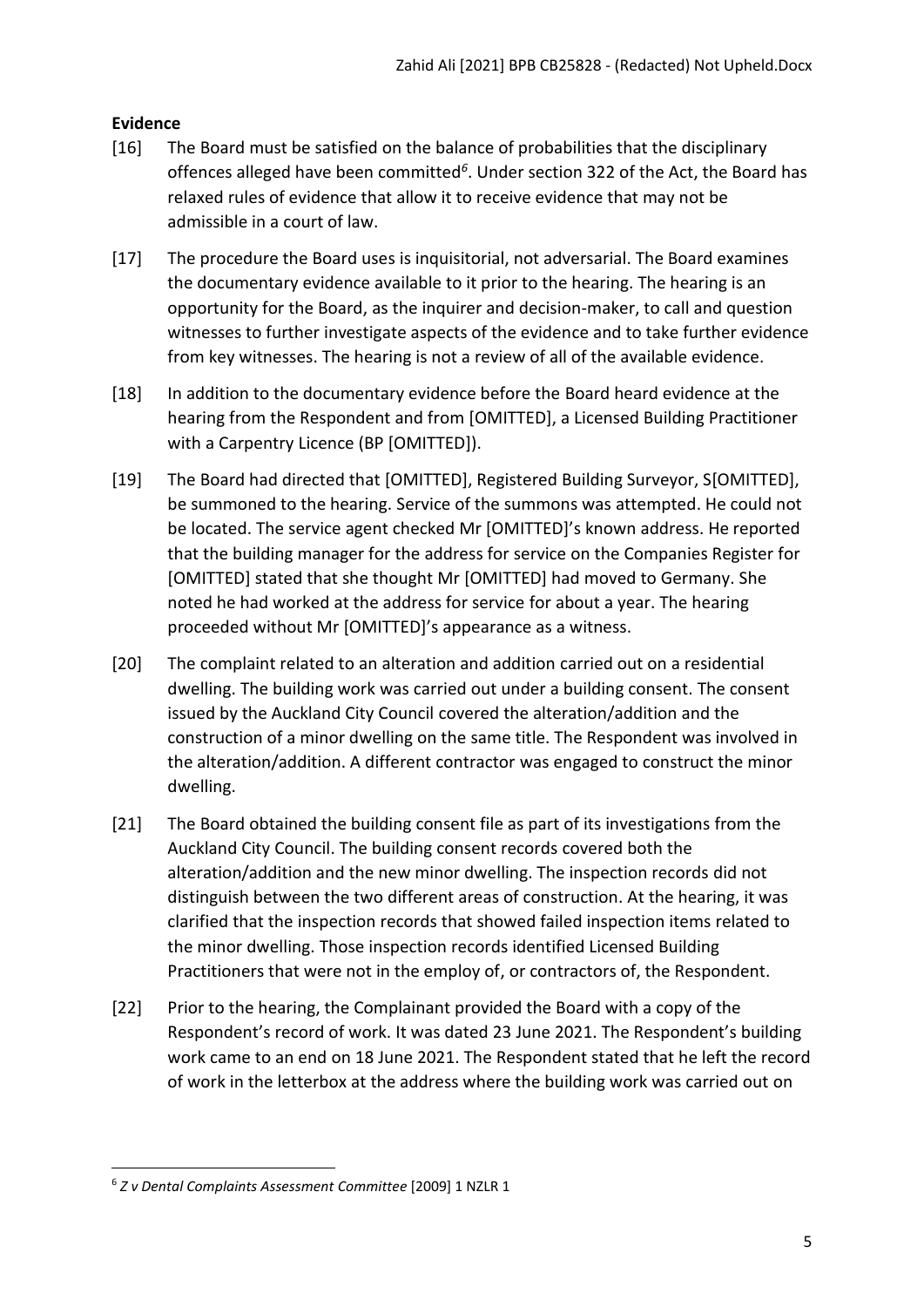the date of the record of work. He did not provide a copy of it to the Territorial Authority.

- [23] The record of work indicated that the Respondent had both carried out and supervised all of the aspects of the building work. He was not, however, the only Licensed Building Practitioner who carried out or supervised the building work. In particular, Mr [OMITTED] also carried out and supervised building work. He did not complete a record of work for the restricted building work that he was responsible for. He submitted that he was being supervised by the Respondent but accepted that, as a Licensed Building Practitioner, he was responsible for his own work.
- [24] The report included issues raised about the quality and compliance of external plastering work. The inspection records identified [OMITTED], a Licensed Building Practitioner, External Plastering, Areas of Practice: Proprietary Plaster Cladding Systems licence (BP [OMITTED]). The Respondent confirmed that Mr [OMITTED] was the person who was engaged to carry out the exterior plastering work on the alteration/addition. As there was satisfactory evidence that a Licensed Building Practitioner with the appropriate class of licence carried out or supervised the external plastering work, the matter was not further investigated.
- [25] The remaining building work matters under investigation were those raised in the [OMITTED] report. The Board questioned the Respondent and Mr [OMITTED] about the building work of concern that was raised in the report.
- [26] Prior to doing so, the Board inquired into the building work arrangements at the site. The Respondent stated that he had three hammer hands on the site. Both the Respondent and Mr [OMITTED] stated that they were both on-site and that they both carried out and supervised building work.
- [27] The Respondent and Mr [OMITTED] noted that the building work, as consented, changed during the build at the instruction of the owners and that the Auckland Council, as the Building Consent Authority (BCA), authorised the changes on-site during the build. One of those changes related to the window joinery. The existing windows were retained, and the owners arranged to have them retrofitted with double glazing. The window sashes and sills remained in place. New double glazing was then inserted. Mr [OMITTED]'s report contained numerous allegations about the exterior windows and doors and, in particular, the state of the window and door joinery. Both the Respondent and Mr [OMITTED] gave evidence that what was depicted was the state of the window and door joinery prior to the Respondent carrying out any work and that they were not responsible for what was observed by Mr [OMITTED]. The [OMITTED] report did not distinguish between pre-existing building work and the work undertaken by the Respondent.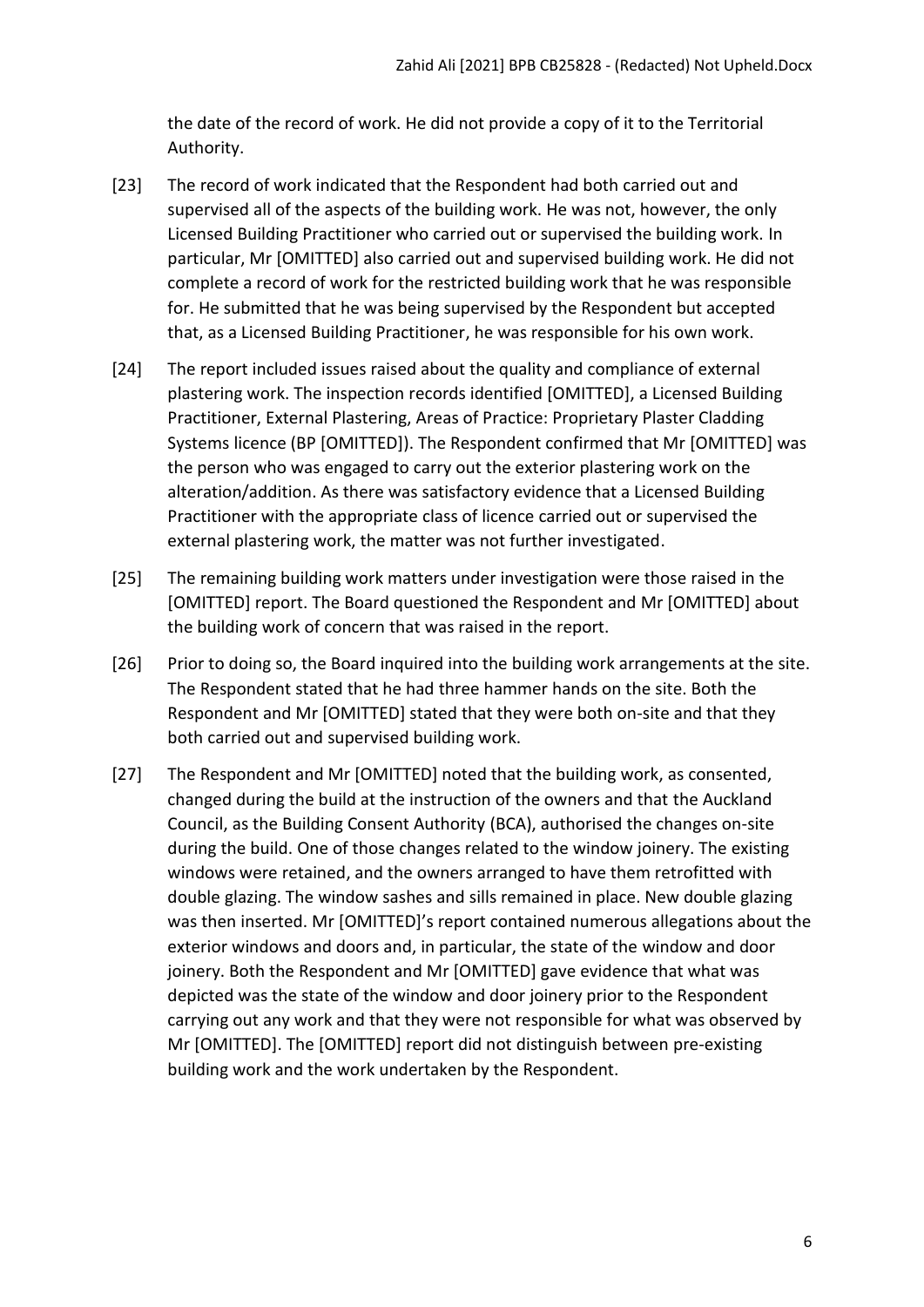- [28] A further issue raised with regard to window joinery was a possible failure to install stop ends. The Respondent stated that the cladding was installed over a cavity, that the stop ends were inside the cavity and that the related inspection had been passed.
- [29] The report noted that weather groves had been planned off new door joinery. The Respondent and Mr [OMITTED] gave evidence that the joinery had been measured and ordered by the owners and that it had to be adjusted on site. The Respondent stated that the owner did not accept the method of installation and that, as a result of this issue, the contract was terminated. The Respondent gave evidence that the weather grooves would have been cut into the doors, and they would have been sealed if they had been allowed to continue with the building work.
- [30] The report also raised an issue with an excessive gap between an entry door and a sill. A photograph showed the gap. The Respondent and Mr [OMITTED] stated there was a rebate in the outside of the sill, which could not be observed in the photograph.
- [31] The [OMITTED] report noted an area on the north elevation of the dwelling where water was entering the dwelling on the left of the window jamb between it and the plaster cladding. The Respondent and Mr [OMITTED] gave evidence that the corner of the building where the window was located was hit by a vehicle involved in the construction of the rear dwelling and that the issues had nothing to do with the Respondent.
- [32] Issues were also raised with regard to the compliance of the structure of stairs leading to a deck and the compliance of the decking where one small area had a less than 12mm gap between the decking and cladding. Mr [OMITTED] gave evidence that the stairs were only temporary stairs installed to give access to the worksite. The Respondent gave evidence that the cladding was rough-cast plaster, and that was why one small area was close to the cladding.
- [33] Issues that the Respondent did accept were missing roof fixings, a failure to turn up and down new roofing iron and the amount of cover on a parapet flashing.

## <span id="page-6-0"></span>**Board's Conclusion and Reasoning**

- [34] The Board has decided that the Respondent **has not** committed a disciplinary offence and **should not** be disciplined.
- [35] The Board reached its decision on sections 317(1)(b) and (d) of the Act on the basis that firstly, there was insufficient evidence to establish that the main areas of work complained about were carried out or supervised by the Respondent and secondly, with regard to the areas where the Respondent was the responsible Licensed Building Practitioner the matters were not serious enough to warrant a disciplinary outcome. In making this decision, the Board has taken into consideration the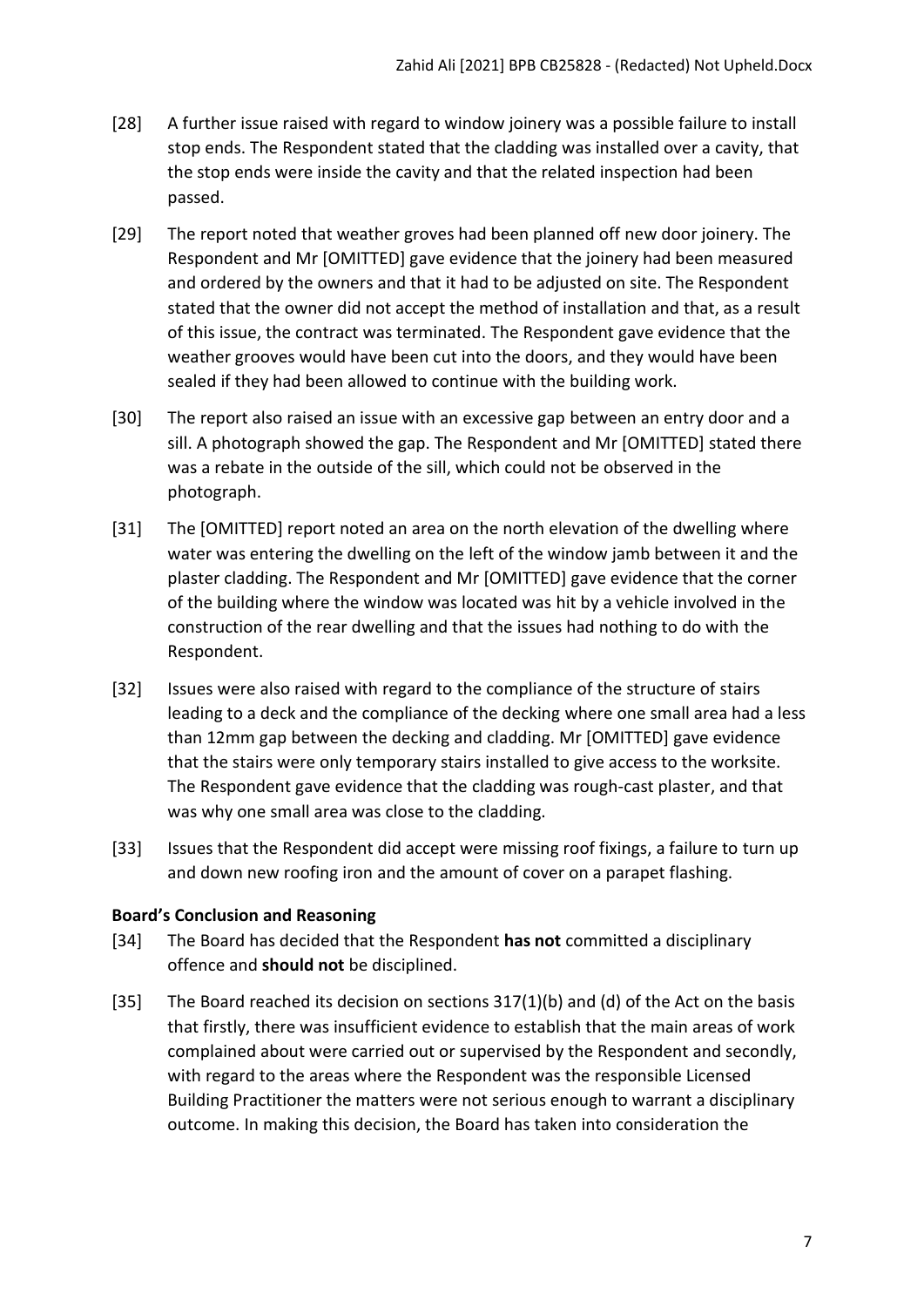comments of Justice Gendall in *Collie v Nursing Council of New Zealand*<sup>7</sup> as regards the threshold for disciplinary matters:

*[21] Negligence or malpractice may or may not be sufficient to constitute professional misconduct and the guide must be standards applicable by competent, ethical and responsible practitioners and there must be behaviour which falls seriously short of that which is to be considered acceptable and not mere inadvertent error, oversight or for that matter carelessness.*

[36] Also, in *Pillai v Messiter (No 2),* 8 the Court of Appeal stated:

*… the statutory test is not met by mere professional incompetence or by deficiencies in the practice of the profession. Something more is required. It includes a deliberate departure from accepted standards or such serious negligence as, although not deliberate, to portray indifference and an abuse.*

- [37] It is on this basis, and taking into account that only a small portion of the work complained about was carried out or supervised by the Respondent, that the Board decided that a disciplinary finding was not warranted. In essence, whilst there was some evidence of building work that may not have been completed to an acceptable standard, the matters raised did not reach the seriousness threshold as outlined in the above court decisions.
- [38] With regard to the record of work allegation, the Board accepted that it was provided to the owner on completion. Whilst it was not also given to the Territorial Authority, the allegation is a matter the Board pursued under its inquiry jurisdiction and, as it was not part of the complaint, the Board decided that it would not discipline the Respondent for not providing the record of work to the Territorial Authority. He is, however, reminded of his obligations under section 88(1) of the Act which requires him to provide the record of work to both the owner and the Territorial Authority.
- [39] The Board also reminds both the Respondent and Mr [OMITTED] that each and every Licensed Building Practitioner who carries out restricted building work must provide a record of work. The reference to supervision in the context of records of work is to the supervision of persons who are not authorised to carry out restricted building work, i.e. non-licensed persons. A licensed building practitioner does not require supervision by virtue of their own licence – they are authorised to carry out restricted building work. Even if one practitioner was to consider that they were in overall charge of a building site and of the work being carried out under a building consent (such as where they hold a Site Licence), the wording "each licenced person…" in section 88 cannot be ignored.

<sup>7</sup> [2001] NZAR 74

<sup>8</sup> (1989) 16 NSWLR 197 (CA) at 200